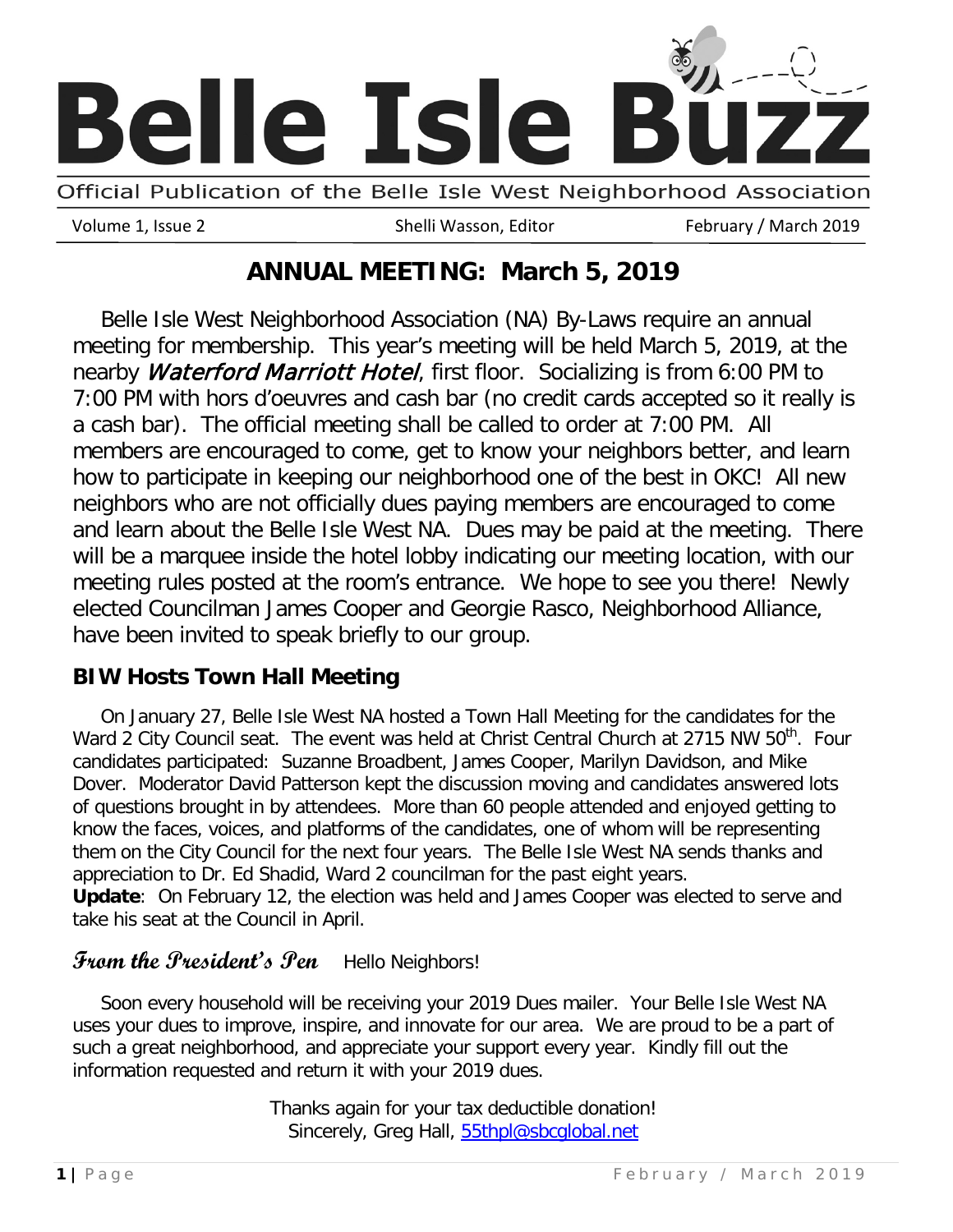## **Officers and**

### **Committee Chairs**

PRESIDENT – Greg Hall [55thpl@sbcglobal.net](mailto:55thpl@sbcglobal.net) PRESIDENT-ELECT – David Patterson [dgpat@cox.net](mailto:dgpat@cox.net) SECRETARY – Aimee Dial Parrish [aimeedialparrish@coxinet.net](mailto:aimeedialparrish@coxinet.net) TREASURER – Lynn Garman [lynn@garman.com;](mailto:lynn@garman.com) Cathie Shaw Sergeant-at-Arms – David Campbell NEWSLETTER EDITOR – Shelli Wasson [Shelliwasson90@yahoo.com](mailto:Shelliwasson90@yahoo.com) (405) 250-6462 NEWSLETTER STAFF – Lynn Garman Earlene Parr Aimee Dial Parrish Ann Warzyn

# *Hey, Beautiful*

### **Need Participants in the Annual Garden Tour on June 1, 2019**

The neighborhood to the east of us, Wileman's Belle Isle, has asked the residents of Belle Isle West to participate in the annual Belle Isle Garden Tour. Anyone interested in being one of the participants? Consider using these cold Winter/Spring months to coordinate your designs. Please reach out to their Garden Tour Co-chairs: Heather Davis and Paula Schopflin, to learn more and get prepped for a beautiful Spring/Summer event that is scheduled to take place on June 1, 2019. Contact info: [heatherdavisok@gmail.com](mailto:heatherdavisok@gmail.com)  [pschopflin@cox.net.](mailto:pschopflin@cox.net)

### **Meet Your Neighbors**

### **John and Jean Freeman, 63rd Street**

While visiting with John and Jean Freeman, I had a bonus in the history of our neighborhood as well. John and his family moved to the neighborhood when he was a small boy. His father died when he was five, and his mother raised five children on her own. She was an inspiring and enterprising lady who worked hard and made good decisions. She later owned all the property between 63<sup>rd</sup> St. and Villa Ave. to 59<sup>th</sup> St. By then Nichols Hills and the golf course had already been established. She ran cattle and raised horses on her land, and leased other land for cattle. One of her cattle leases included the land where Penn Square is located. She built the Red Barn on Villa to house her stable and business. The barn also included a large dance floor that she catered for many sorority and fraternity dances which some may still remember. She paved half of Villa to reach her business as Villa was a dirt road; my neighbor remembers a half-paved Villa.

A dairy farm existed where French Market is now located, and a cemetery existed on 62<sup>nd</sup> and Villa, about where the apartments are now. The cemetery was later exhumed and relocated as development continued.

After John and his brother, Tom, returned from their military duty, they started their careers. Tom became a dentist and is retired from his office on Villa. John and Jean opened Freeman's Liquor on the opening day of the new liquor law in September 1959. They started with a small amount of money, shelving had not arrived, and they sold out of boxes. After selling out, the family spent the day returning to the warehouse to restock. This led John to a long career in commercial real estate to include several apartment complexes, bowling alley, and Kickingbird Square in Edmond to name a few.

John and Tom built their homes, some describe as "Gingerbread", side by side facing NW 63<sup>rd</sup> St. in 1959. Both still reside there having raised their families there as well.

John and Jean had three sons, and many offspring to follow. John still has his office in the Red Barn, and remains active in his business, and Jean is still active in the bowling alley operation. They are life-long members of St. John's Episcopal Church and continue to contribute to the community.

WHAT A GREAT NEIGHBORHOOD!

By Ann Warzyn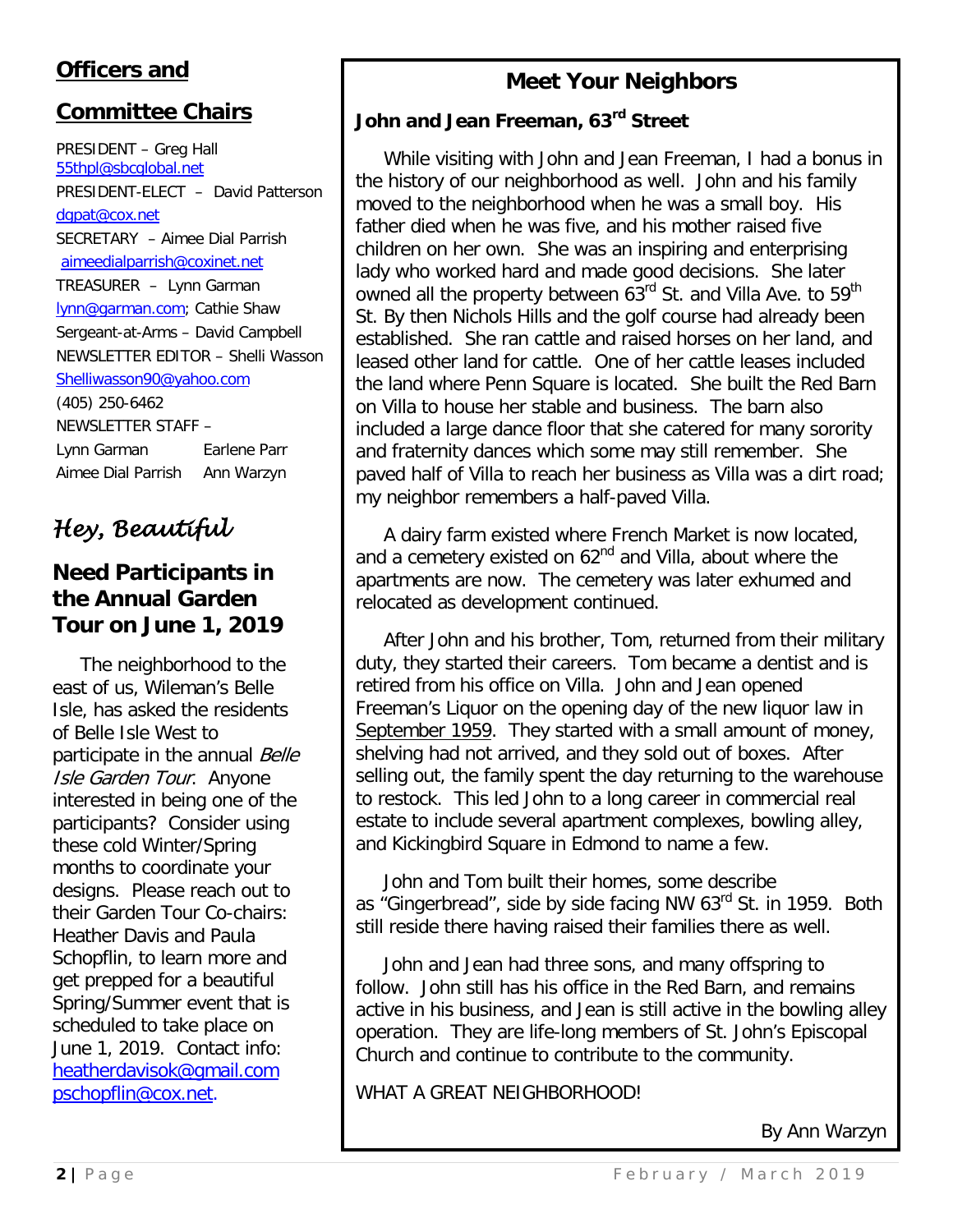| Mail dues to:                                                                | 2019 Belle Isle West                                                                                                                                |
|------------------------------------------------------------------------------|-----------------------------------------------------------------------------------------------------------------------------------------------------|
| <b>Belle Isle West NA</b><br>5030 N. May, Box 118<br>Oklahoma City, OK 73112 | Neighborhood Association Dues<br>Name<br>Address                                                                                                    |
|                                                                              | Phones<br>Email                                                                                                                                     |
| Your canceled check is                                                       | Annual dues are \$35.00 per household.<br>Than $\ell$<br>(Make checks to BIW Neighborhood Assn.)<br>$\mathcal{Y}_{\mathit{out}}$<br>I have enclosed |

### **New Website Released**

We've found a new website creator to replace the retiring one and our site also needed considerable updating, since it was still saying FBIR! So we found a new person to bring everything up to date and give it a new look.

Our website is very important, not only because it provides information to our residents, but also gives lots of insight into what our neighborhood is like for people who want to do research before they look at homes to buy here. If you have pictures of locations, events or features you like about Belle Isle West, share them with your neighbors by emailing them to [lynn@garman.com](mailto:lynn@garman.com) and you'll soon see them on the BIW website. The site should be up and running by the time you get this newsletter so check it out at **BIWOKC.com**.



**[Streets, Lighting & Sidewalks Workshop](https://events.r20.constantcontact.com/register/event?oeidk=a07eg0ov2hi3020a412)**

Thursday, February 21, 2019 from 6:00 PM to 8:00 PM

Hear from a panel of experts on all things streets, traffic and lighting. Learn more on how projects are commissioned and completed in your neighborhoods. Special guests include OKC's Director of Public Works, Eric Wenger, Traffic Commissioners and many more...A light dinner will be served. REGISTER TODAY! [http://nacok.org/event/streets-lights-sidewalks-workshop/](https://protect-us.mimecast.com/s/cUyFC68G6GCrq7RYh6JiXj?domain=nacok.org)

# **Belle Isle Library**

- Friends of the Library Book Sale at the State Fair Saturday and Sunday, February 23-24 9:00 AM to 5:30 PM, Free admission.
- How to Survive Today's Food Jungle (nutrition program for adults hosted by Natural Grocers) – March 26 at 6:30 PM
- Early childhood program (0-5 years old) every Thursday at 10:00 AM (registration required)